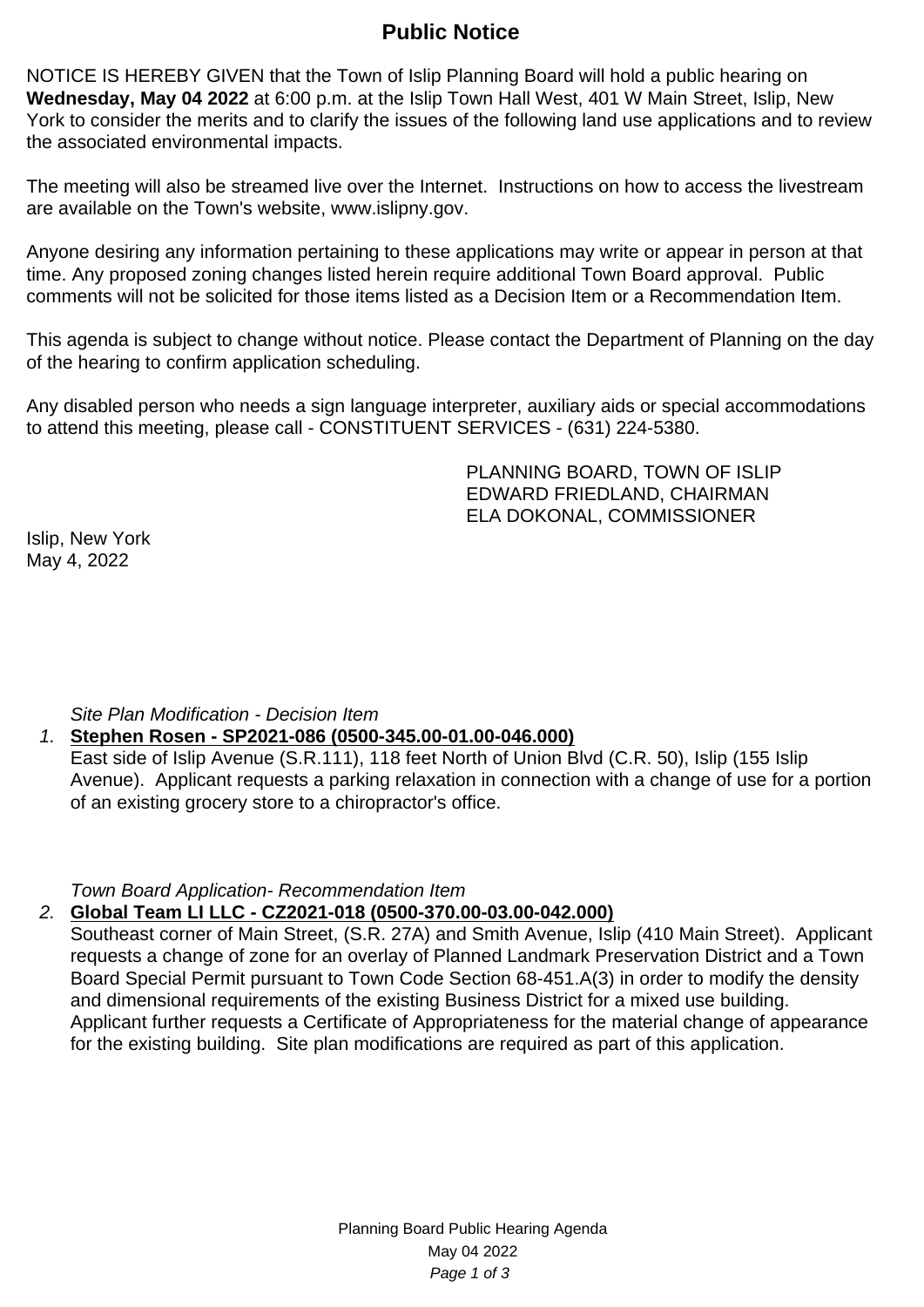# Major Subdivision - Preliminary Approval -Public Hearing

## 3. **Joseph Datre (Bella Vista Court) - MS2022-001 (0500-028.00-01.00-002.003)**

North side of Milmay Avenue, approximately 1,061 feet east of Blydenburgh Road, Hauppauge (91 Milmay Avenue). Applicant requests cluster authorization and preliminary approval with modification of road improvements in connection with a two lot major subdivision for one new single family dwelling.

#### Site Plan Modification - Public Hearing

## 4. **Michael X. Mattone - SP2022-008 (0500-393.00-02.00-091.001)**

East side of Park Avenue, 547 ft. South of Union Blvd. (C.R. 50), Bay Shore (41-45 Park Avenue). Applicant requests parking and landscaping relaxations in connection with a change of use of an existing office building to a medical office.

#### Site Plan Modification - Public Hearing

### 5. **Christopher Aiello - SP2022-017 (0500-373.00-02.00-050.000)**

South side of Montauk Hwy (S.R. 27A), 185 ft. East of Matinecock Ave, East Islip (176 Montauk Hwy). Applicant requests a parking relaxation in connection with a change of use for 3 units in an existing multi-tenant building to a retail pork store.

Site Plan Modification - Public Hearing

### 6. **Aaron Daniels - SP2022-027 (0500-227.00-06.00-019.000)**

Southeast corner of Commack Road and Hilltop Drive, Brentwood (731 Commack Road). Applicant requests parking relaxation in connection with a change of use from a gym to a nail salon in an existing multi-tenant shopping center.

Town Board Application - Public Hearing

#### 7. **J&J Corrado Real Estate LLC - CZ2022-009 (0500-105.00-02.00-125.003, 125.004, 125.005 & p/o 9th Street)**

Northeast corner of Pond Road and 9th Street, Ronkonkoma . Applicant requests a change of zone from Industrial 1 district to Industrial Transition District and a Planning Board special permit for a vehicle fleet storage yard for school buses pursuant to 68-700 F. Site plan modifications may be requested as part of this application.